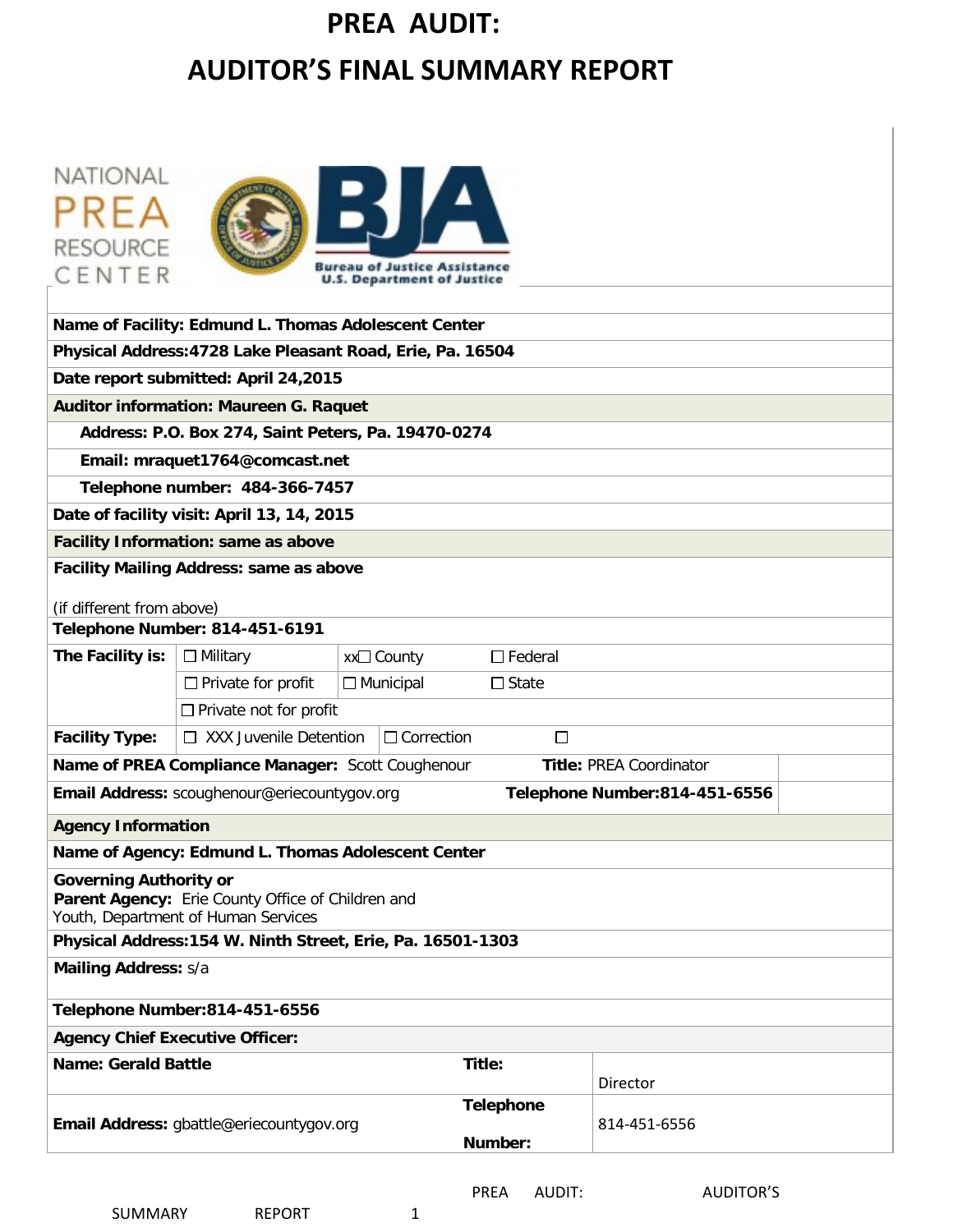| <b>Agency Wide PREA Coordinator</b> |                  |  |
|-------------------------------------|------------------|--|
| <b>Name:</b> Scott Coughenour       | Title:           |  |
|                                     | <b>Telephone</b> |  |
| <b>Email Address:</b> same as above | s/a              |  |
|                                     | Number:          |  |

#### **AUDIT FINDINGS**

**NARRATIVE:** The Edmund L. Thomas Adolescent Center consists of a 20 bed Juvenile Detention Center and an 8 bed Dependent Shelter. The Detention Center was built in 1973 on a County campus that also contains a County run geriatric center, Pleasant Ridge Manor East. The Audit was conducted on April 13 and 14, 2015 on the Detention Program. There were 6 male residents in-house during the dates of the audit. During 2014, there were 193 Detention admissions, 162 male and 31 female, ranging in age from 10-21. The average length of stay is 15 days. The County maintains contracts with Warren, Crawford and Lawrence Counties to accept their Detentions.

The facility is run by the Director, Gerald Battle, under the auspices of the Erie County Office of Children and Youth, Department of Human Services. There are 32 full and part time employees, as well as 13 contracted employees in the Medical (Prime Care) Behavioral Health (Affinity Services), and Educational Units (Tri-County Intermediate Unit) The direct care or line staff are full and part time and most work permanent shifts. The facility is licensed by the Pa. Department of Human Services under the 3800 regulations.

**DESCRIPTION OF FACILITY CHARACTERISTICS**: The Edmund L. Thomas Center is located in Millcreek Township, a suburb of the City of Erie, in Erie County in Northwest Pennsylvania. It sits on a 13.81 acre County campus that also includes a geriatric center and a dependent shelter. There are also vegetable gardens that are used as a Community Service site for the Juvenile Probation Department. The 15,000 square foot brick building has two floors. The front door, used by the public and visitors, opens into the administrative area on the second floor. Keys are used for both exterior and interior doors. Clerical, administrative offices, conference rooms and storage rooms are used by staff and employees and are off limits to the residents. A door to the west of the Administrative Area, off the Intake corridor, opens into the Recreation/Dining Area. This area serves as a gymnasium and also has a small kitchen, where meals are served through a serving line and eaten at round tables with chairs. The meals are prepared at the adjacent County run geriatric center. This area is also used for visiting. The classroom with two large windows, desks and a counter with computers is off the Recreation/Dining Area. A second door on the East side of the building is used for Intake. Upon entering this door, there is a corridor for visitors to sign in. An interior door opens into the Intake/Medical Area, which is on the first floor. There is a shower, used as part of intake, a toilet and a sink in a separate bathroom. Another room has a desk and two chairs and lockers behind it for the residents' personal belongings. A separate room with an examining table and file cabinets, is used to privately conduct physicals and medical examinations. Access to the two living units, on the first floor is through this outside door. The two 10 bed units each have a lounge area with wooden furniture, a television and bookshelves. Off this lounge, are the individual rooms, which are identical, containing a built in bed, a toilet and a sink, as well as a window. On the girls' unit there is a shower room, with two stalls, with half stainless steel doors, a toilet and a sink. There is a staff office, as well as a corridor to access the boys' unit. The girl's unit was not in use, because there were no females and only 6 boys during the on-site portion of the Audit. On the boys' unit, there are 10 identical rooms, a bathroom with three stalls, a toilet and a sink, a dayroom with television and furnishings, and a door that accesses the outside fenced in courtyard, with a basketball court. A laundry room is across from the bathroom, but is not accessible to the residents. Up four stairs is the large recreational/dining area, described earlier. A long glass hall connects the detention building with the geriatric facility. The residents do not have access to this and the geriatric residents do not have access to it either. It is used by Detention staff to bring the meals, prepared in the geriatric kitchen, over to Detention on a meal cart. The detention building has 24 cameras both inside and outside the building. These can be monitored from desktop computers and have a 120 day recording capability.

SUMMARY REPORT 2

PREA AUDIT: AUDITOR'S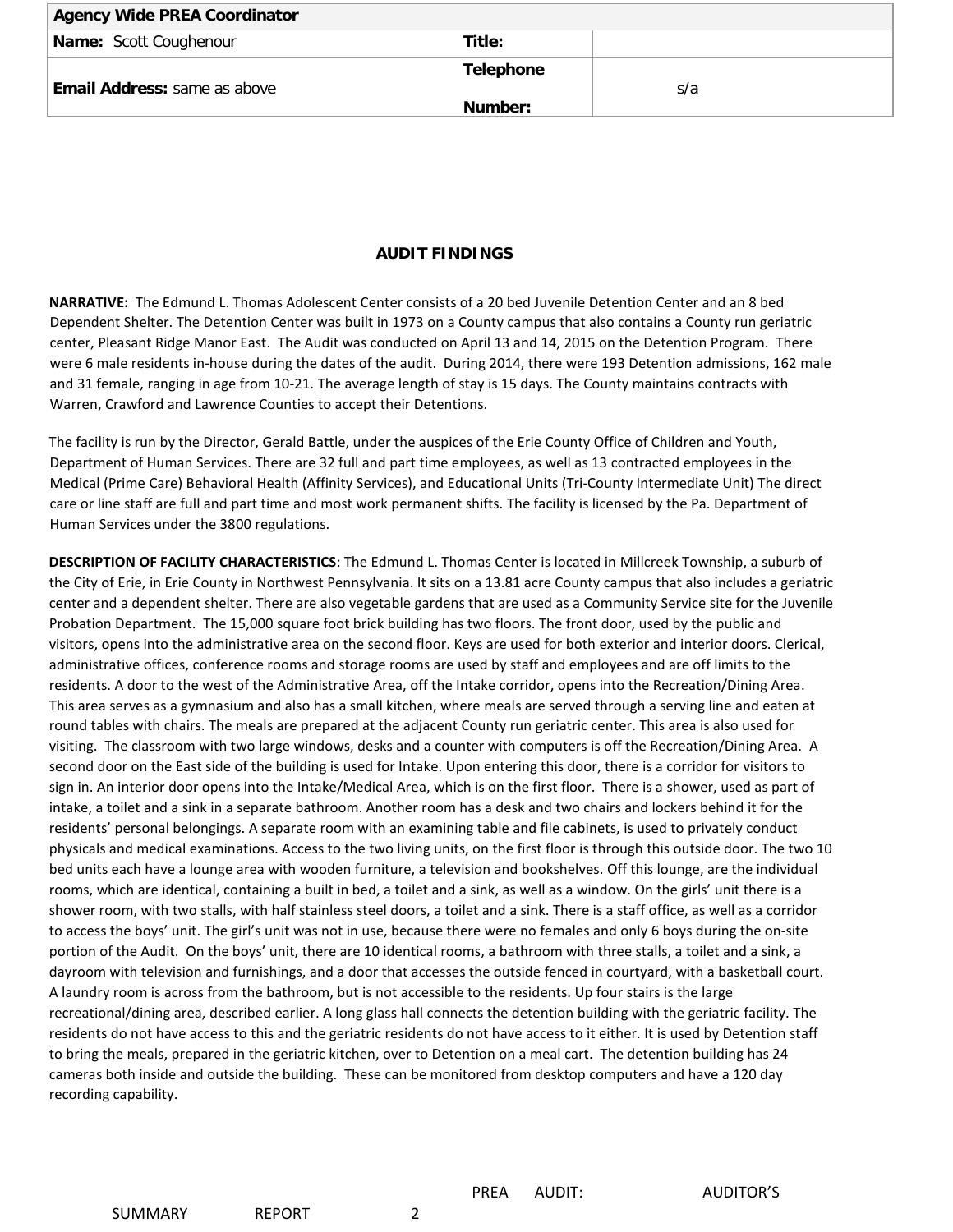#### **SUMMARY OF AUDIT FINDINGS:**

The audit was conducted on April 13, 14, 2015. It commenced with a brief entrance interview with the Executive Director and the PREA Coordinator, followed by a tour of all areas of the facility. The facility was very clean and well maintained. There were large PREA posters in both Spanish and English in every area. PREA drop boxes were located on each of the living units, above the water fountain. Following the tour random staff (13) and all residents (6) were interviewed individually about PREA and all were well aware of the Zero Tolerance Policy, their reporting requirements and various methods to report. I interviewed the following staff: Executive Director, PREA Coordinator, a Nurse, the Mental Health Therapist, a Human Resources Staff Person, a Contractor and a Volunteer, and a member of the Incident Review team. Line staff conduct both Intakes and administer the risk assessment. Random Staff (13) from all three shifts, both full and part time and 6 Residents (the entire population on the dates of the Audit) were interviewed. I also reviewed 6 resident files and 13 staff files.

Residents have several means to contact independent agencies to report instances of sexual abuse and/or sexual harassment. Residents and staff can put a report in the locked PREA drop boxes on the living units. These are checked daily by the administrators. Addresses and phone numbers for Erie County OCY, and the Erie County Sheriff's office are also posted in all living units and in the visiting area. Child Line reporting information is also posted. A phone in a private area is available for children to use. This information is given to each child at Intake verbally and in writing. An MOU between the Crime Victims' Center and the Youth Center provides for emotional support as well as other services. A call to the director prior to the site visit confirmed these services. He also stated he was not aware of any incidents at the Center. All children felt safe and verbalized that they could all go to a Youth Center staff as well. The residents all have the opportunity to receive visits from parents six days a week, and five phone calls a week. There is also a grievance policy for reporting.

The facility has had no accusations of staff sexual harassment or sexual abuse. There was one third party allegation of resident on resident sexual abuse, during the last 12 months. It was investigated by both DPW and the Millcreek Police Department and was unfounded. All reporting protocol and mandates were followed during this incident. The incident file was reviewed during the onsite.

Prior to the on site visit, during phone calls, the PREA Coordinator and the Auditor discussed specific actions in regard to some policies and practices. Many of these were small additions to policy and were completed by the time of the visit and were provided to the Auditor at that time. Upon completion of the on-site portion of the Audit, an exit interview was conducted with the Director, and PREA Coordinator. Review of files, requested documentation, interviews with Specialty staff, random staff and residents confirm that policy is in practice. Three standards have been exceeded: Standard #331, Employee Training. The curriculum was excellent and specific to the Edmund L. Thomas Center. Several Trainings were conducted over several months and contracted Mental Health professionals presented a portion of the training. The interviews with staff showed they all knew and understood the training and could verbalize it. Standard #333, Resident Education was also exceptional. Children receive information at Intake, and again individually with a curriculum specific to this center and a video. Weekly group education by Safe Net is also conducted and deals with Domestic Violence as well as Sexual abuse and sexual harassment. Interviews with all children confirmed that they not only received the education, but also knew the many ways to report and what services were available. They were able to spontaneously give this information. Standard #351 was also exceeded. Children were given a plethora of reporting avenues in all forms, written, verbal, anonymously and through third parties. All other standards were met by the time of the on-site audit and verified by the auditor through interviews, tour and review of files, policy and documents. There were no LGBTI residents in the population at the time of the on-site portion of the Audit.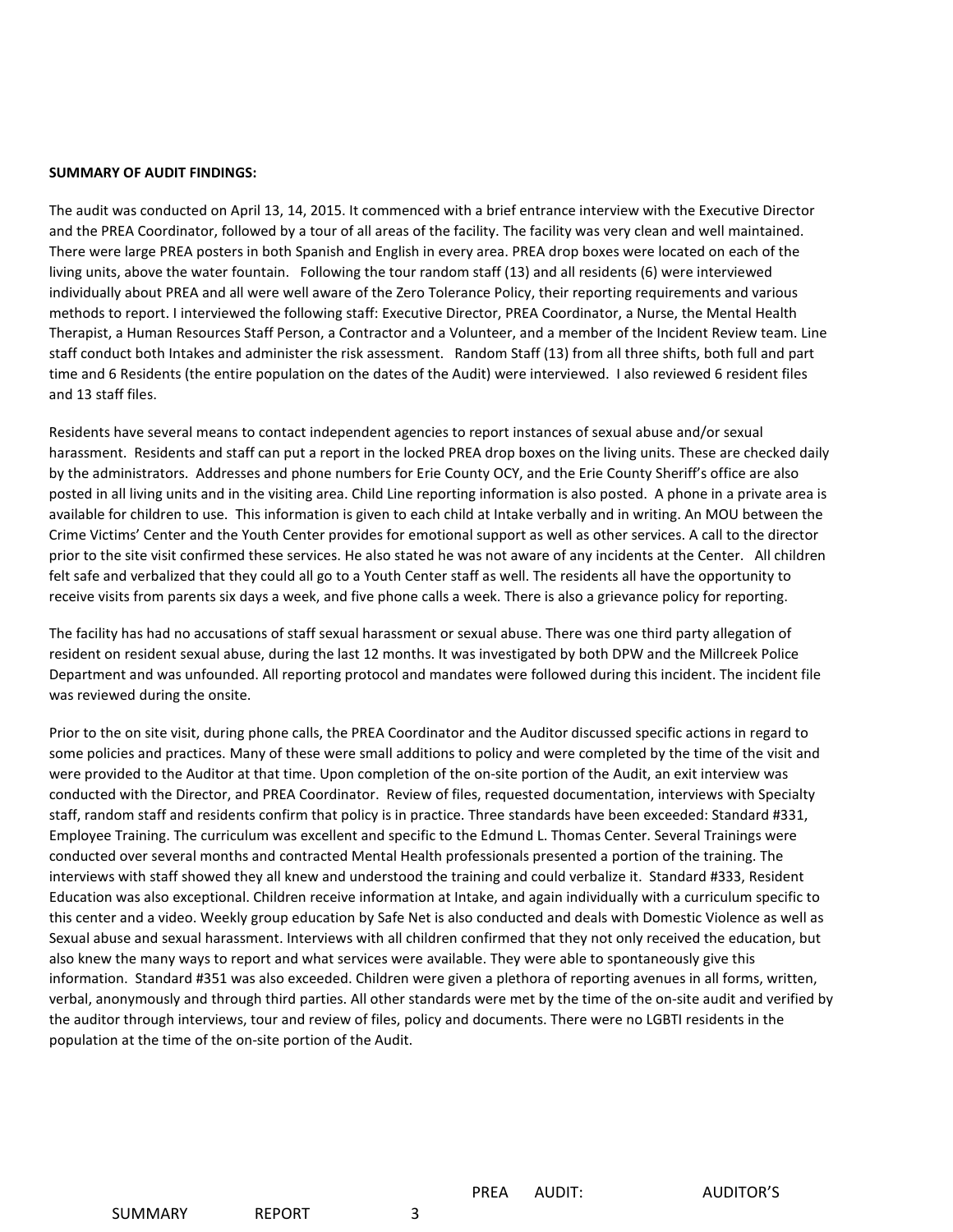**Number of standards exceeded: 3**

 **Number of standards met: 38**

**Number of standards not met: 0**

# **Standard 115.311 Zero Tolerance of Sexual Abuse and sexual harassment; PREA coordinator**

Exceeds Standard (substantially exceeds requirement of standard)

□ XXX Meets Standard (substantial compliance; complies in all material ways with the standard for the relevant review period)

□ Does Not Meet Standard (requires corrective action)

## **Auditor comments, including corrective actions needed if does not meet standard**

The Center has a Zero Tolerance Policy that is specific to their facility. The Assistant Director also acts as the PREA Coordinator. He is one of two administrators.

# **Standard 115.312 Contracting with other entities for the confinement of residents**

Exceeds Standard (substantially exceeds requirement of standard)

□xxx Meets Standard (substantial compliance; complies in all material ways with the standard for the relevant review period)

Does Not Meet Standard (requires corrective action)

# **Auditor comments including corrective actions needed if does not meet standard**

NA -Facility does not contract with other entities for confinement of residents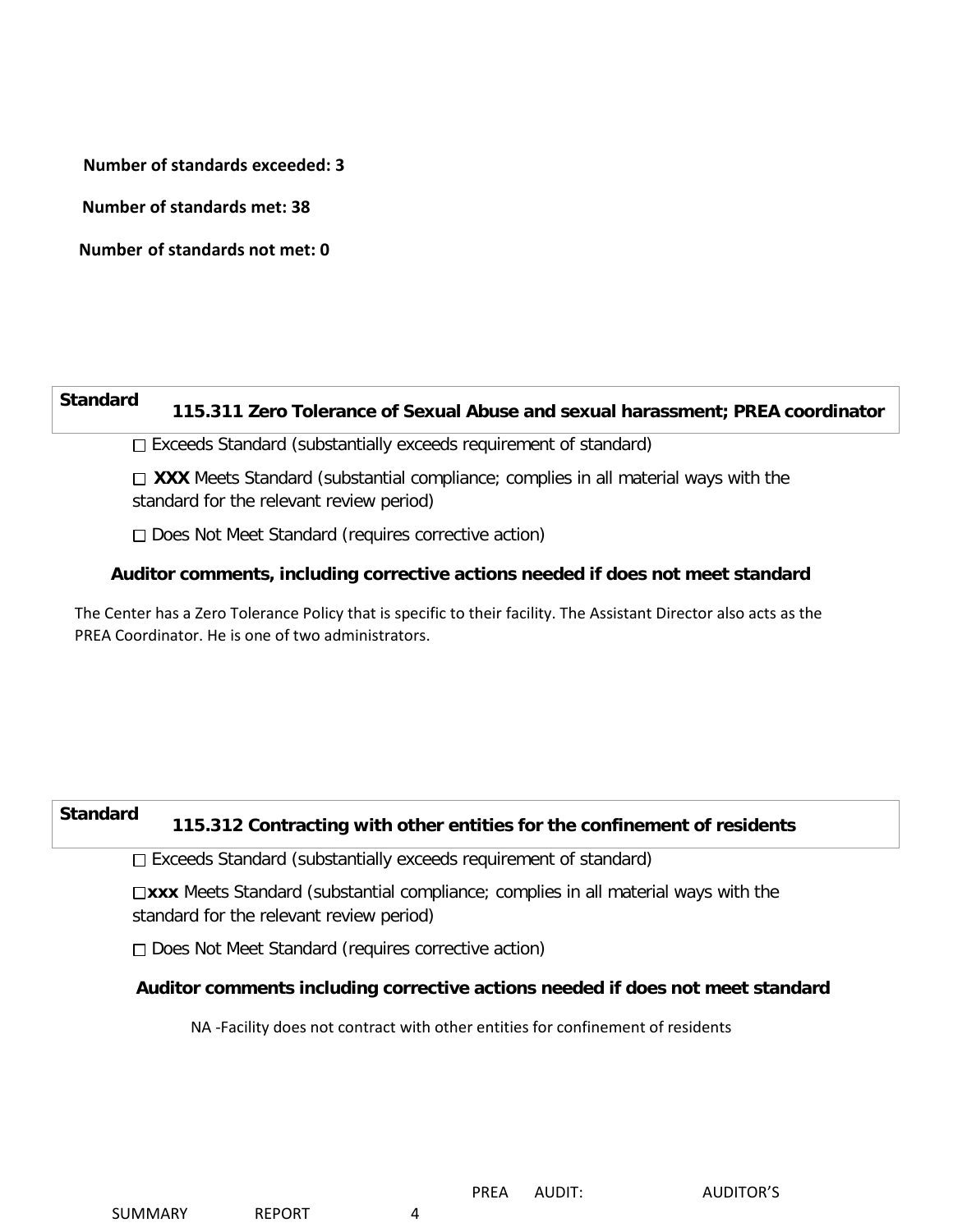# **Standard 115.313 Supervision and Monitoring**

Exceeds Standard (substantially exceeds requirement of standard)

 $\Box$  **XXX** Meets Standard (substantial compliance; complies in all material ways with the standard for the relevant review period)

□ Does Not Meet Standard (requires corrective action)

# **Auditor comments, including corrective actions needed if does not meet standard**

The facility complies with the Pa. DPW 3800 regulations mandating that a secure detention facility has a ratio of 1:6 and 1:12. A review of the most recent Licensing and Inspection Summary did not show any citations for not meeting ratio. There were no deviations from the staffing plan, because mandatory overtime is used, so there will not be any. Staffing is reviewed frequently to meet the needs of the residents. Unannounced rounds are conducted by both administrators on all three shifts. Logs were provided to me to document this and I reviewed video footage of a round that was in the log.

# **Standard 115.315 Limits to Cross Gender Viewing and Searches**

 $\Box$  Exceeds Standard (substantially exceeds requirement of standard)

**XXX** Meets Standard (substantial compliance; complies in all material ways with the standard for the relevant review period)

Does Not Meet Standard (requires corrective action)

# **Auditor comments, including corrective actions needed if does not meet standard**

Policy and interviews confirm that there are NO pat down searches used at any time. There are other searches and staff are trained on how to conduct them. The staff are trained to use a form at the time of Intake if an admission identifies as Transgender or Intersex. On a case by case basis the resident would be given a preference and a cross gender search would only occur in an exigent circumstance. All staff had been fully trained and were able to spontaneously discuss this policy. Staff sign off on training for this particular policy. Interviews with random staff (13) and residents (6) confirm that there is no issue with cross gender viewing and that staff practice knock and announce. There were no Transgender or Intersex residents at the time off the on-site.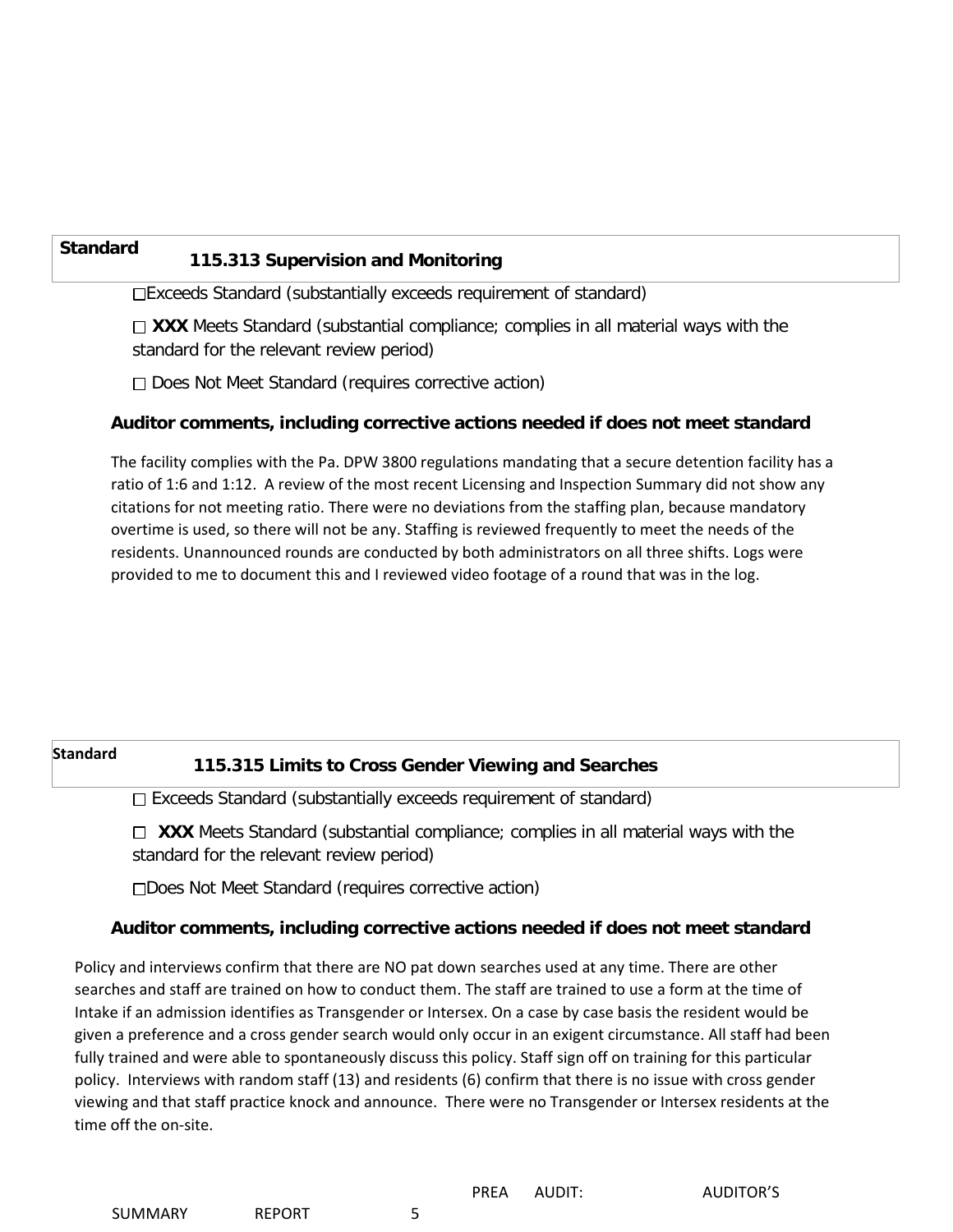# **Standard 115.316 Residents with disabilities and residents who are limited English Proficient**

 $\Box$  Exceeds Standard (substantially exceeds requirement of standard)

**XXX** Meets Standard (substantial compliance; complies in all material ways with the standard for the relevant review period)

□ Does Not Meet Standard (requires corrective action)

## **Auditor comments, including corrective actions needed if does not meet standard**

There were no children who did not speak English and there were no residents with disabilities during the on-site. The policy is in place should there be any with a translation service available and the Intermediate Unit available for accommodations for children with disabilities. Postings were in both Spanish and English throughout the facility. All staff were aware of the policy prohibiting the use of resident interpreters.

# **STANDARD 115.317 Hiring and Promotion Decisions**

Exceeds Standard (substantially exceeds requirement of standard)

 $\Box$  **XXX** Meets Standard (substantial compliance; complies in all material ways with the standard for the relevant review period)

□ Does Not Meet Standard (requires corrective action)

## **Auditor comments, including corrective actions needed if does not meet standard**

All new hires are required by Pa. CPSL to have a Child Abuse clearance, a Criminal History check, and an FBI fingerprint clearance. This is required of volunteers and contractors too. Pa. CPSL requires that these clearances be updated every three years and this is in policy. Interviews with the Director, PREA Coordinator, and an OCY HR staff, as well as a Solicitor, confirm affirmative duty to report and requesting this information during employment interviews. The policy includes reporting to another institution regarding a former employee with substantiated sexual abuse or sexual harassment incidents. I reviewed 13 staff files, and a line staff hired and one promoted within the past 12 months.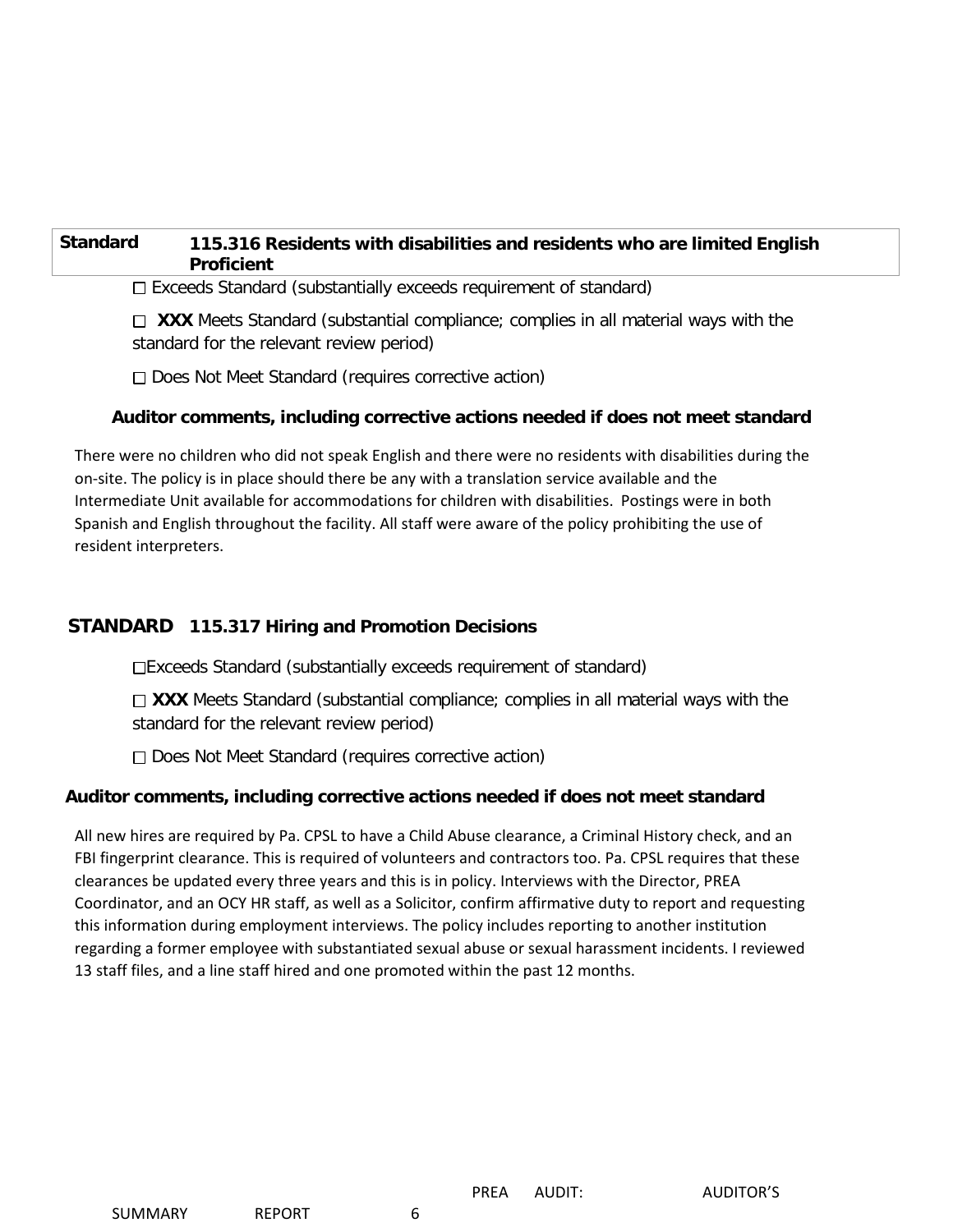# **STANDARD 115.318 Upgrades to Facilities and Technologies**

Exceeds Standard (substantially exceeds requirement of standard)

□ XXX Meets Standard (substantial compliance; complies in all material ways with the standard for the relevant review period)

□ Does Not Meet Standard (requires corrective action)

## **Auditor comments, including corrective actions needed if does not meet standard**

There have been no upgrades to facility or technology.

## **STANDARD 115.321 Evidence and protocol and forensic medical examinations**

Exceeds Standard (substantially exceeds requirement of standard)

□ XXX Meets Standard (substantial compliance; complies in all material ways with the standard for the relevant review period)

□ Does Not Meet Standard (requires corrective action)

## **Auditor comments, including corrective actions needed if does not meet standard**

The Facility has an MOU with Hamot Medical Center in Erie and the Millcreek Police Department for investigations. The facility does not conduct investigations.

## **STANDARD 115.322 Policies to ensure referrals of allegations for investigations**

- Exceeds Standard (substantially exceeds requirement of standard)  $\Box$
- □ XXX Meets Standard (substantial compliance; complies in all material ways with the standard for the relevant review period)

 $\Box$  Does Not Meet Standard (requires corrective action)

## **Auditor comments, including corrective actions needed if does not meet standard**

There is a policy in place that requires all employees at the facility to report any knowledge or suspicion of sexual abuse or harassment. All staff are aware of this policy and the Pa. Child Protective Services Law. They are aware that they must personally call Child Line to report, under penalty of law.

PREA AUDIT: AUDITOR'S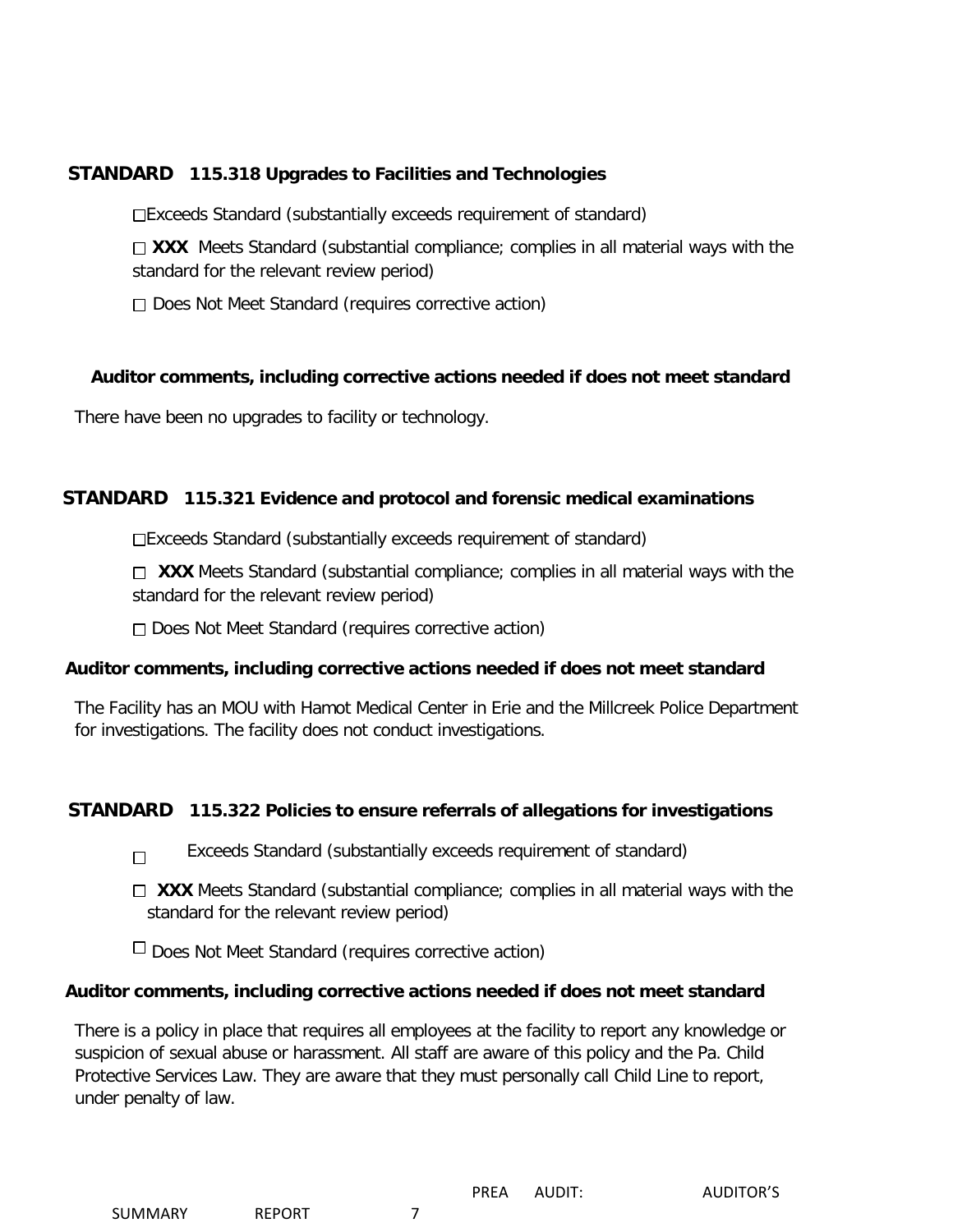# **STANDARD 115.331 Employee training**

□ XXX Exceeds Standard (substantially exceeds requirement of standard)

 $\Box$  Meets Standard (substantial compliance; complies in all material ways with the standard for the relevant review period)

□ Does Not Meet Standard (requires corrective action)

# **Auditor comments, including corrective actions needed if does not meet standard**

This is one of the areas where the facility exceeded the standard. The curriculum was developed specifically for the Edmund L. Thomas Center. Several trainings over several months were conducted by staff and by Mental Health Practitioners. The MH trainers dealt with sexual abuse dynamics and victim's behavior. All staff were trained and those that were interviewed knew what training they received. The documentation and record keeping of the training was excellent. Interviews of 13 random staff were conducted. I reviewed all curriculum.

# **STANDARD 115.332 Volunteer and Contractor Training**

Exceeds Standard (substantially exceeds requirement of standard)

□ XXX Meets Standard (substantial compliance; complies in all material ways with the standard for the relevant review period)

 $\Box$  Does Not Meet Standard (requires corrective action)

# **Auditor comments, including corrective actions needed if does not meet standard**

All contractors and volunteers were trained. I saw sign off sheets for every volunteer and every contractor. I interviewed a contractor and a volunteer, who could both tell me what the training consisted of and what their responsibilities were.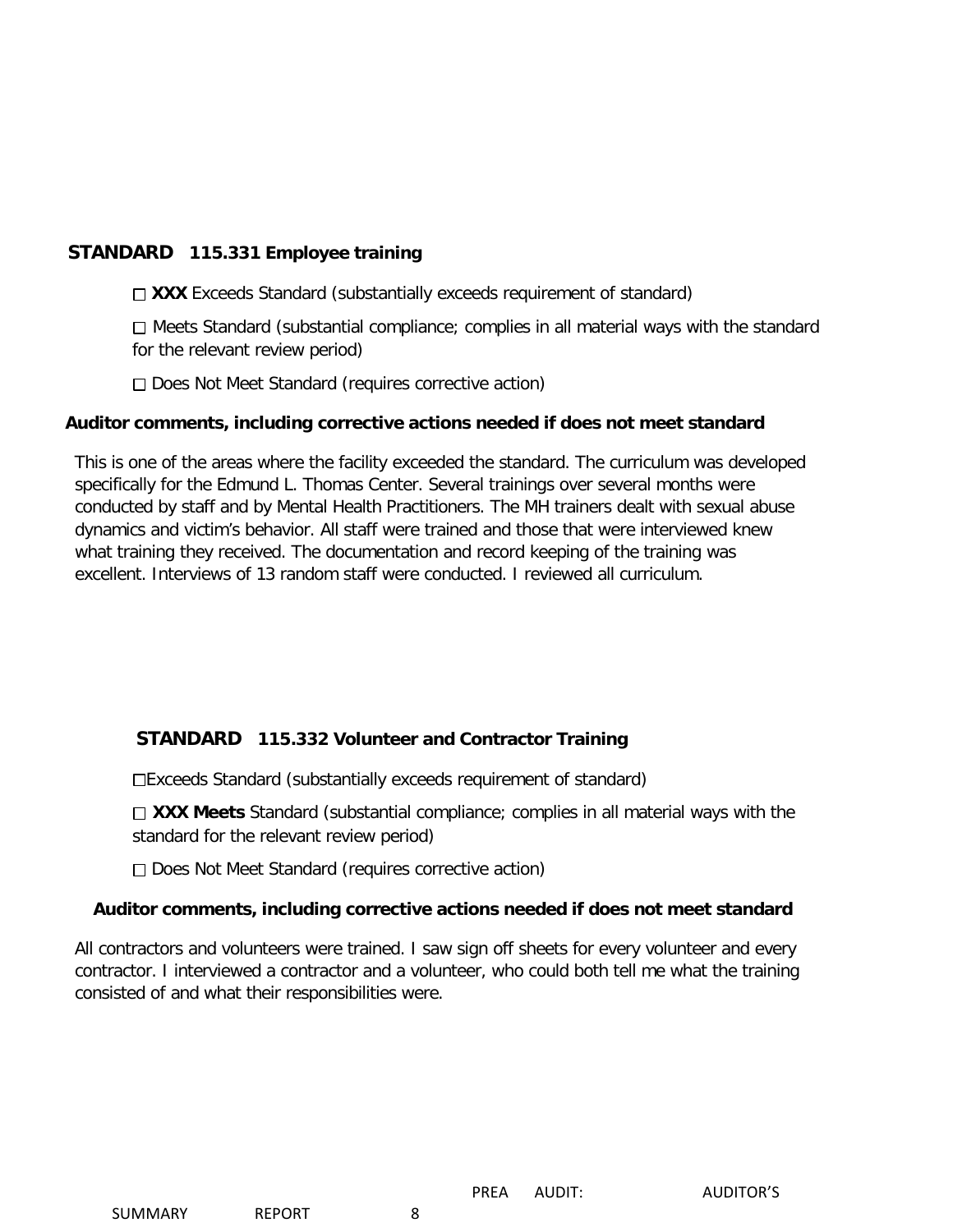# **STANDARD 115.333 Resident Education**

□ XXX Exceeds Standard (substantially exceeds requirement of standard)

□ Meets Standard (substantial compliance; complies in all material ways with the standard for the relevant review period)

Does Not Meet Standard (requires corrective action)

#### **Auditor comments, including corrective actions needed if does not meet standard**

This standard was exceeded. All children receive information at Intake regarding reporting and the zero tolerance policy. Within 10 days, they receive additional education presented either individually or in a group by the PREA coordinator. He uses a specific curriculum designed for the Center. Bi-lingual postings throughout the facility also detail reporting avenues and ongoing education is conducted weekly, through Safe Net, which deals with Domestic Violence issues, as well as sexual abuse and sexual harassment. I reviewed education logs, as well as sign off sheets in the residents' files. Interviews with 6 residents (the entire population during the onsite) indicated that the children understood the education they received.

# **STANDARD 115.334 Specialized Training: Investigations**

Exceeds Standard (substantially exceeds requirement of standard)

**XXX** Meets Standard (substantial compliance; complies in all material ways with the standard for the relevant review period)

□ Does Not Meet Standard (requires corrective action)

#### **Auditor comments, including corrective actions needed if does not meet standard**

The facility does not conduct investigations. They are conducted by the Pa. Dept. of Human Services and the Millcreek Police Department.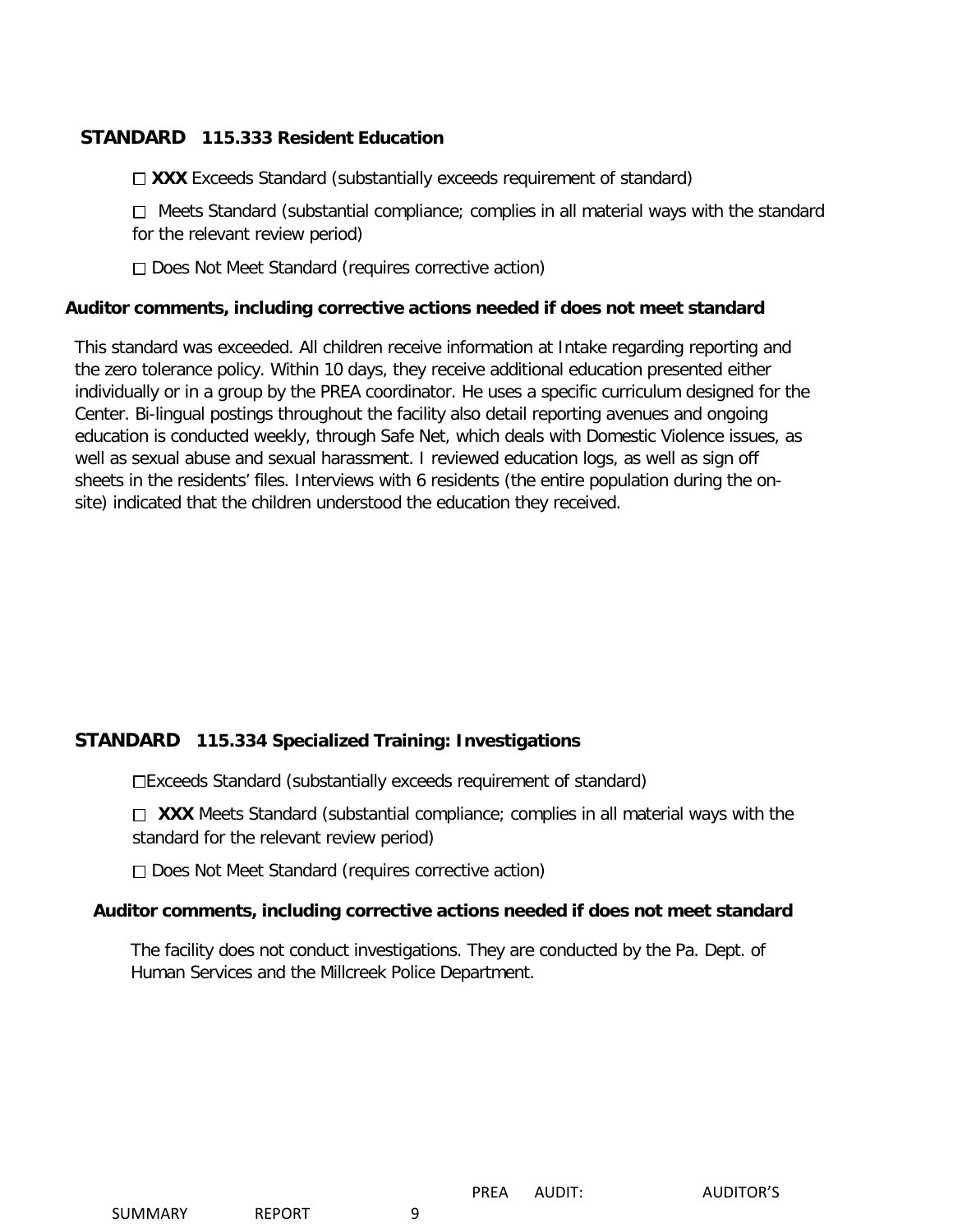# **STANDARD 115.335 Specialized Training: Medical and mental health care.**

Exceeds Standard (substantially exceeds requirement of standard)

 $\Box$  **XXX** Meets Standard (substantial compliance; complies in all material ways with the standard for the relevant review period)

 $\Box$  Does Not Meet Standard (requires corrective action)

## **Auditor comments, including corrective actions needed if does not meet standard**

In addition to the training that every staff received the medical staff received additional training. The curriculum was reviewed and was appropriate. I reviewed their sign off sheets for that training and interviewed both the nurse for the facility and I interviewed the Mental Health therapist by phone.

# **STANDARD 115.341 Obtaining Information from residents**

Exceeds Standard (substantially exceeds requirement of standard)

□XXX Meets Standard (substantial compliance; complies in all material ways with the standard for the relevant review period)

□ Does Not Meet Standard (requires corrective action)

## **Auditor comments, including corrective actions needed if does not meet standard**

A standard, objective instrument is used during the Intake process. The line staff administer the Vulnerability Assessment and I interviewed a staff to confirm its proper use. The information is confidential and only those authorized are able to access it. A review of the log and 6 resident files show that it has been administered in a timely fashion since the inception of its use on Feb. 20, 2015. Interviews with the 6 residents, confirmed they had been asked those questions on the instrument during Intake.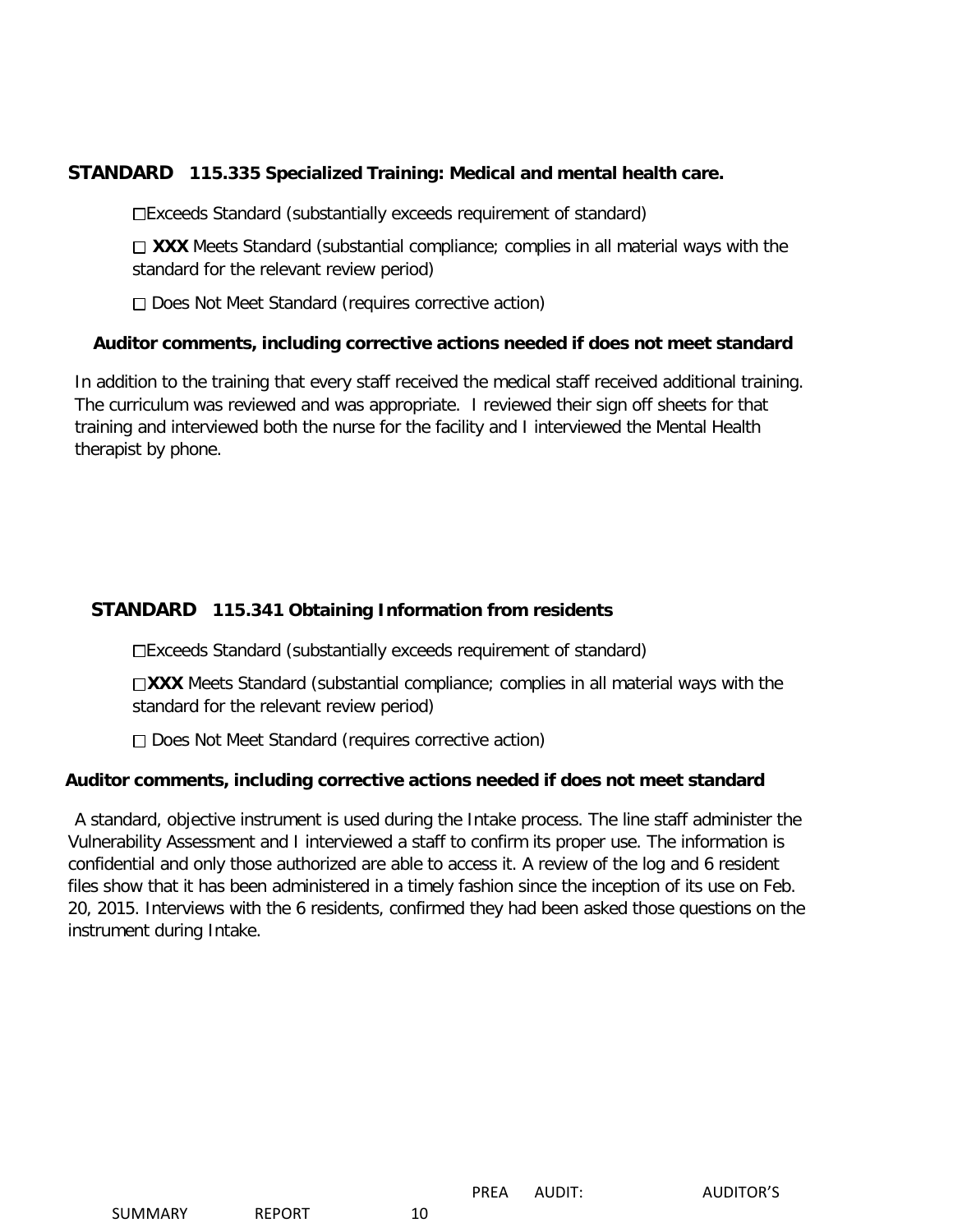# **STANDARD 115.342 Placement of Residents in housing, bed, program, education and work assignments**

Exceeds Standard (substantially exceeds requirement of standard)

 $\Box$  **XXX** Meets Standard (substantial compliance; complies in all material ways with the standard for the relevant review period)

Does Not Meet Standard (requires corrective action)

# **Auditor comments, including corrective actions needed if does not meet standard**

Policy and protocol is in place for this standard. As off the date of the on-site, one resident had been identified through the use of the Risk Assessment Instrument. His housing decision (what room he was placed in) was informed by his identification. Secondary materials regarding this decision were provided to me and reviewed. All staff were able to tell me how the risk assessment informed a housing decision and what the procedure was.

# **STANDARD 115.351 Resident Reporting**

□ XXX Exceeds Standard (substantially exceeds requirement of standard)

 $\Box$  Meets Standard (substantial compliance; complies in all material ways with the standard for the relevant review period)

□ Does Not Meet Standard (requires corrective action)

## **Auditor comments, including corrective actions needed if does not meet standard**

 As mentioned in the narrative, every possible avenue for reporting has been provided to these residents and all are aware of them. Residents can privately Child Line in the classroom. They can write to the Erie County Sheriffs' Department (contact info posted). They can use the PREA drop box, which is checked daily. They can use the grievance policy, in addition to verbally reporting to staff, including teachers, nurses, administrators. The visiting and phone call policy is so liberal as to allow for visiting 6 out of 7 days and frequent phone calls, to parents, POs, caseworker and attorneys. This information was available in a brochure, given verbally at the time of Intake and posted.

SUMMARY REPORT 11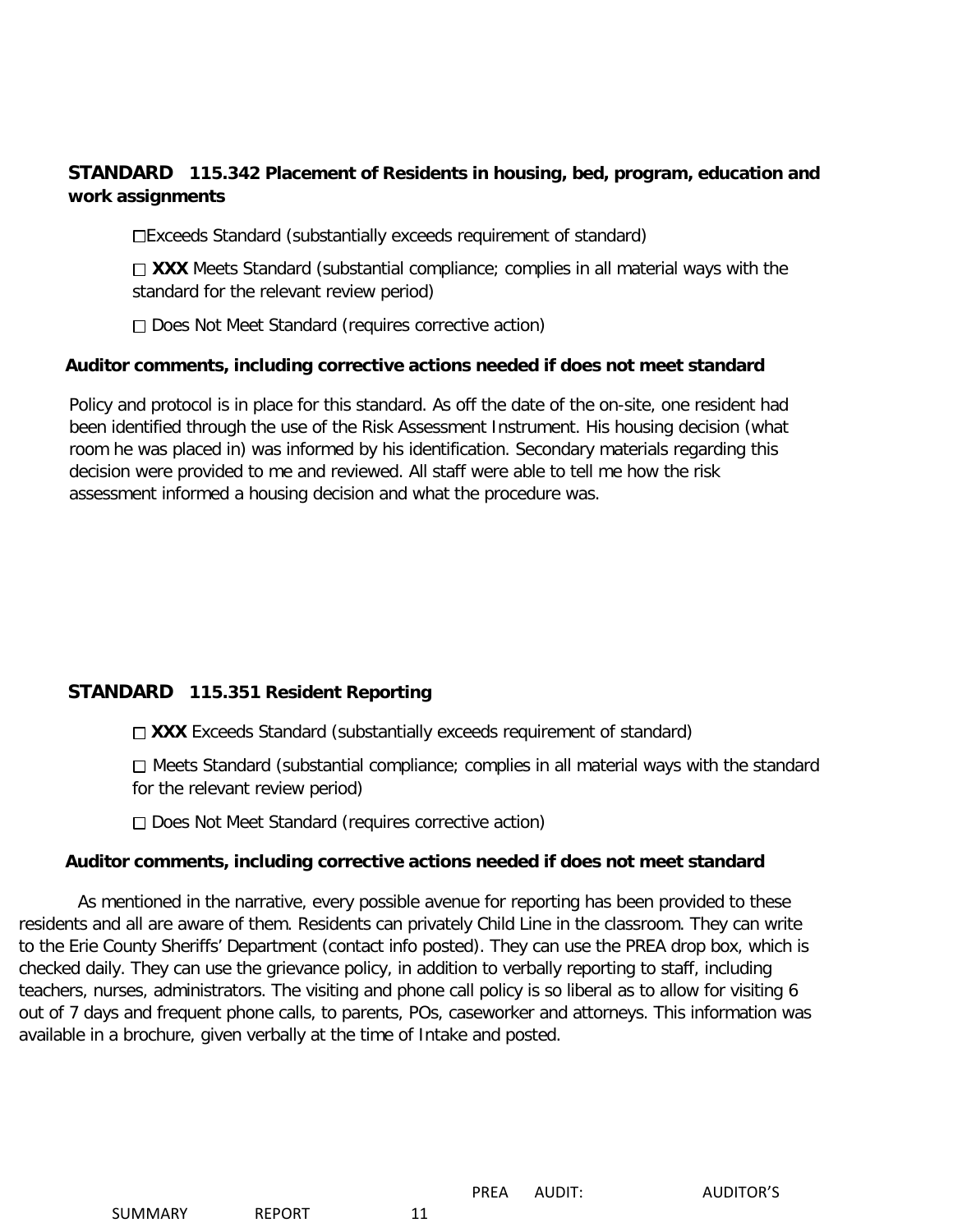# **STANDARD 115.352 Exhaustion of Administrative Remedies**

Exceeds Standard (substantially exceeds requirement of standard)

 $\Box$  **XXX** Meets Standard (substantial compliance; complies in all material ways with the standard for the relevant review period)

□ Does Not Meet Standard (requires corrective action)

## **Auditor comments, including corrective actions needed if does not meet standard**

The grievance policy is mandated by the 3800 regulations and residents and their parents are notified of it at Intake. It is in their files. I reviewed 6 resident files. A review of the LIS did not show any citations for not having this information.

# **STANDARD 115.353 Resident Access to outside support services and legal representation**

Exceeds Standard (substantially exceeds requirement of standard)

 $\Box$  **XXX** Meets Standard (substantial compliance; complies in all material ways with the standard for the relevant review period)

□ Does Not Meet Standard (requires corrective action)

## **Auditor comments, including corrective actions needed if does not meet standard**

There is an MOU with the Crime Victims' Center. A poster over a phone in the girls' unit staff office has the contact information. The residents can privately use this phone, monitored only by video. A phone call with the CVC Director confirmed the services offered. Residents can contact their attorneys at any time and are aware of that, according to interviews.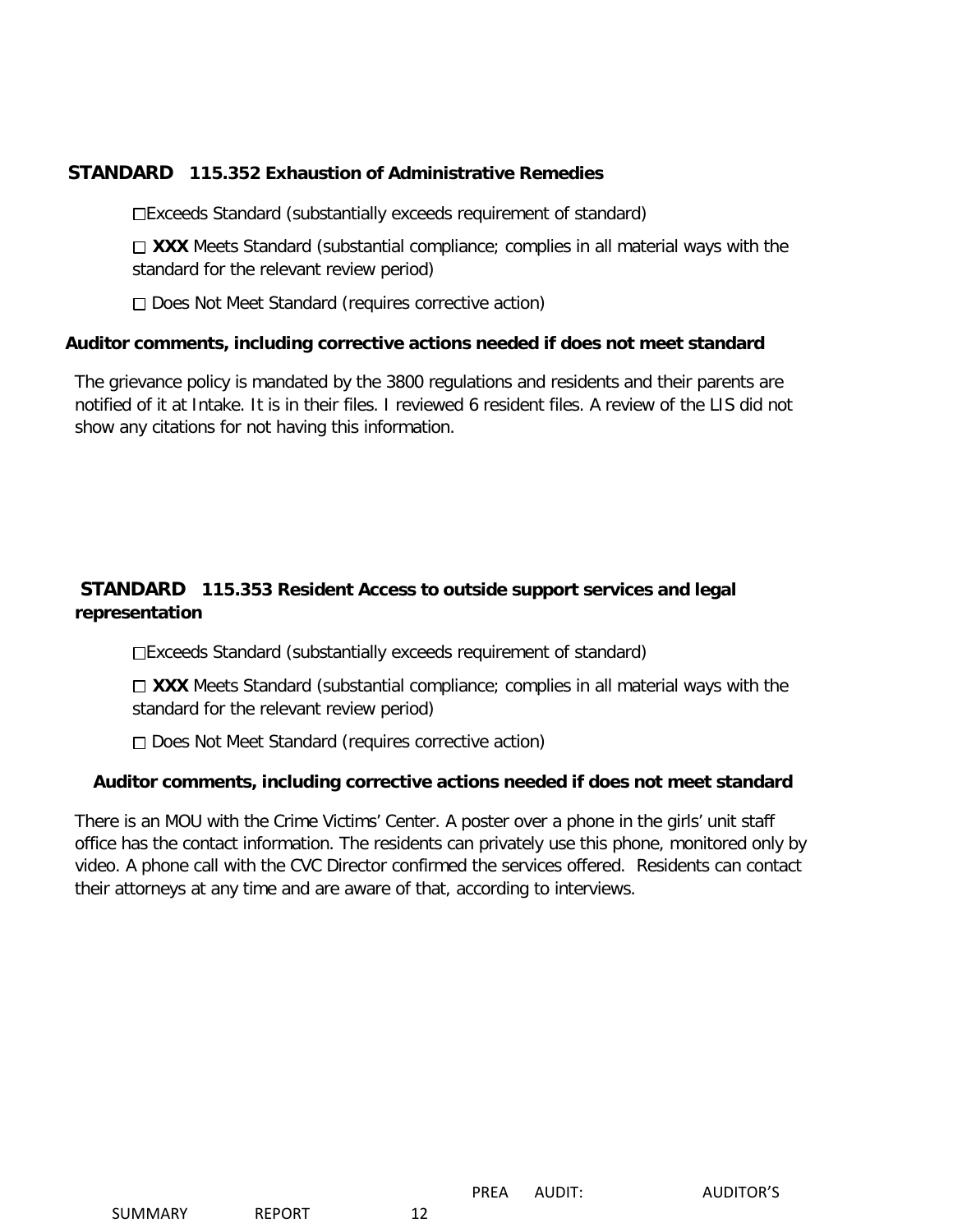# **STANDARD 115.354 Third Party Reporting**

Exceeds Standard (substantially exceeds requirement of standard)

□XXX Meets Standard (substantial compliance; complies in all material ways with the standard for the relevant review period)

Does Not Meet Standard (requires corrective action)

## **Auditor comments, including corrective actions needed if does not meet standard**

This information is on the website and verified by the Auditor. Additionally, it is posted in the visiting area and at all public entrances.

# **STANDARD 115.361 Staff and agency reporting duties**

Exceeds Standard (substantially exceeds requirement of standard)

□ XXX Meets Standard (substantial compliance; complies in all material ways with the standard for the relevant review period)

 $\Box$  Does Not Meet Standard (requires corrective action)

## **Auditor comments, including corrective actions needed if does not meet standard**

All staff are aware that they are mandated reporters per the Pa. CPSL. The 13 random staff and the Medical and Mental Health staff could all recite the procedure during the interviews. The agency reports all and any allegations, including reports from other institutions. I reviewed a file for an unfounded report called in from another agency. All procedures were followed.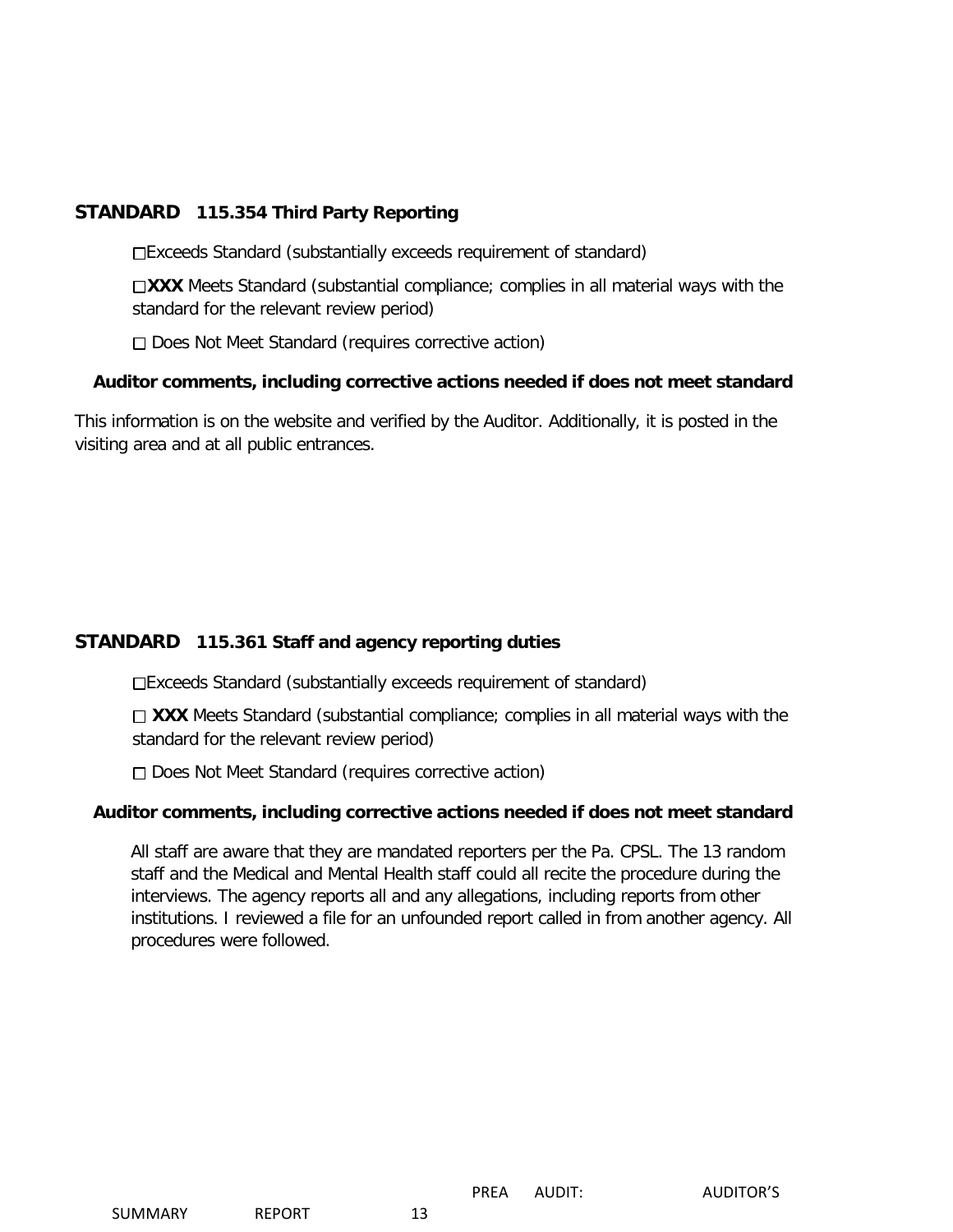# **STANDARD 115.362 Agency protection duties**

Exceeds Standard (substantially exceeds requirement of standard)

 $\Box$  **XXX** Meets Standard (substantial compliance; complies in all material ways with the standard for the relevant review period)

□ Does Not Meet Standard (requires corrective action)

## **Auditor comments, including corrective actions needed if does not meet standard**

There have been no incidents requiring protection. The policy outlines procedure and staff interviewed, including the Director and PREA coordinator outlined possible measures.

# **STANDARD 115.363 Reporting to other confinement facilities**

Exceeds Standard (substantially exceeds requirement of standard)

 $\Box$  **XXX** Meets Standard (substantial compliance; complies in all material ways with the standard for the relevant review period)

□ Does Not Meet Standard (requires corrective action)

## **Auditor comments, including corrective actions needed if does not meet standard**

There have been no incidents of having to report to other facilities, but it is in policy and the administrator was aware of the responsibility. One unfounded report FROM another facility was reviewed and was dealt with appropriately.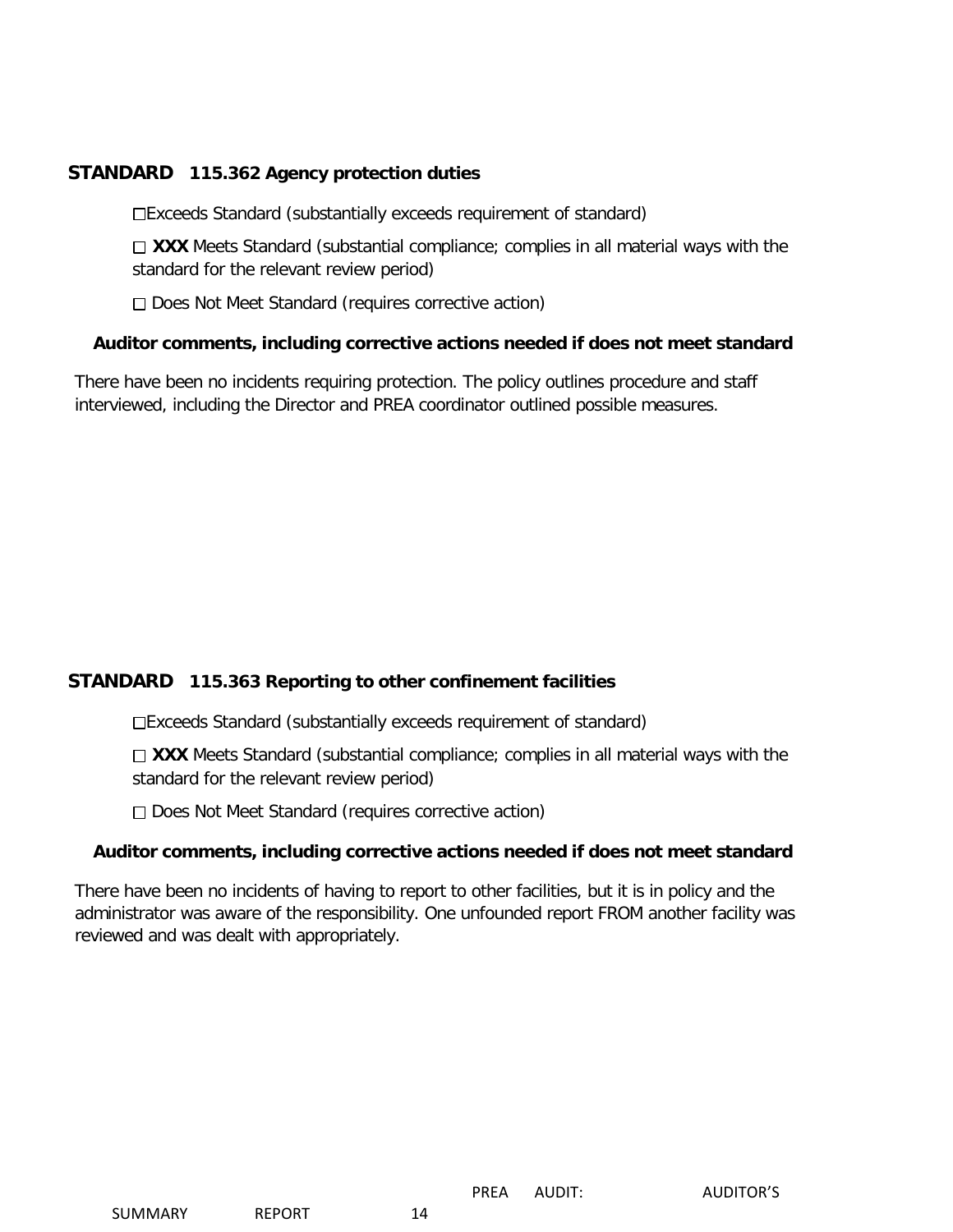# **STANDARD 115.364 Staff first Responder duties**

Exceeds Standard (substantially exceeds requirement of standard)

□ XXX Meets Standard (substantial compliance; complies in all material ways with the standard for the relevant review period)

 $\Box$  Does Not Meet Standard (requires corrective action)

## **Auditor comments, including corrective actions needed if does not meet standard**

There have been no incidents that necessitated a first responders' actions, but all staff interviewed knew what they needed to do.

# **STANDARD 115.365 Coordinated response**

Exceeds Standard (substantially exceeds requirement of standard)

□ XXX Meets Standard (substantial compliance; complies in all material ways with the standard for the relevant review period)

□ Does Not Meet Standard (requires corrective action)

## **Auditor comments, including corrective actions needed if does not meet standard**

There have been no incidents that have required a coordinated response, but it is in policy and other incidents of a different type also utilize this coordinated response. In these cases it has met policy and demonstrated appropriate response.

# **STANDARD 115.366 Preservation of ability to protect residents from contracts with abusers**

Exceeds Standard (substantially exceeds requirement of standard)

**XXX** Meets Standard (substantial compliance; complies in all material ways with the standard for the relevant review period)

□ Does Not Meet Standard (requires corrective action)

#### **Auditor comments, including corrective actions needed if does not meet standard**

There is one union that represents the direct care staff. I reviewed the contract and interviewed the Director. There is nothing that prohibits the protection of residents in the agreement.

|                |               |      | <b>PREA</b> | AUDIT: | <b>AUDITOR'S</b> |
|----------------|---------------|------|-------------|--------|------------------|
| <b>SUMMARY</b> | <b>REPORT</b> | ــ ـ |             |        |                  |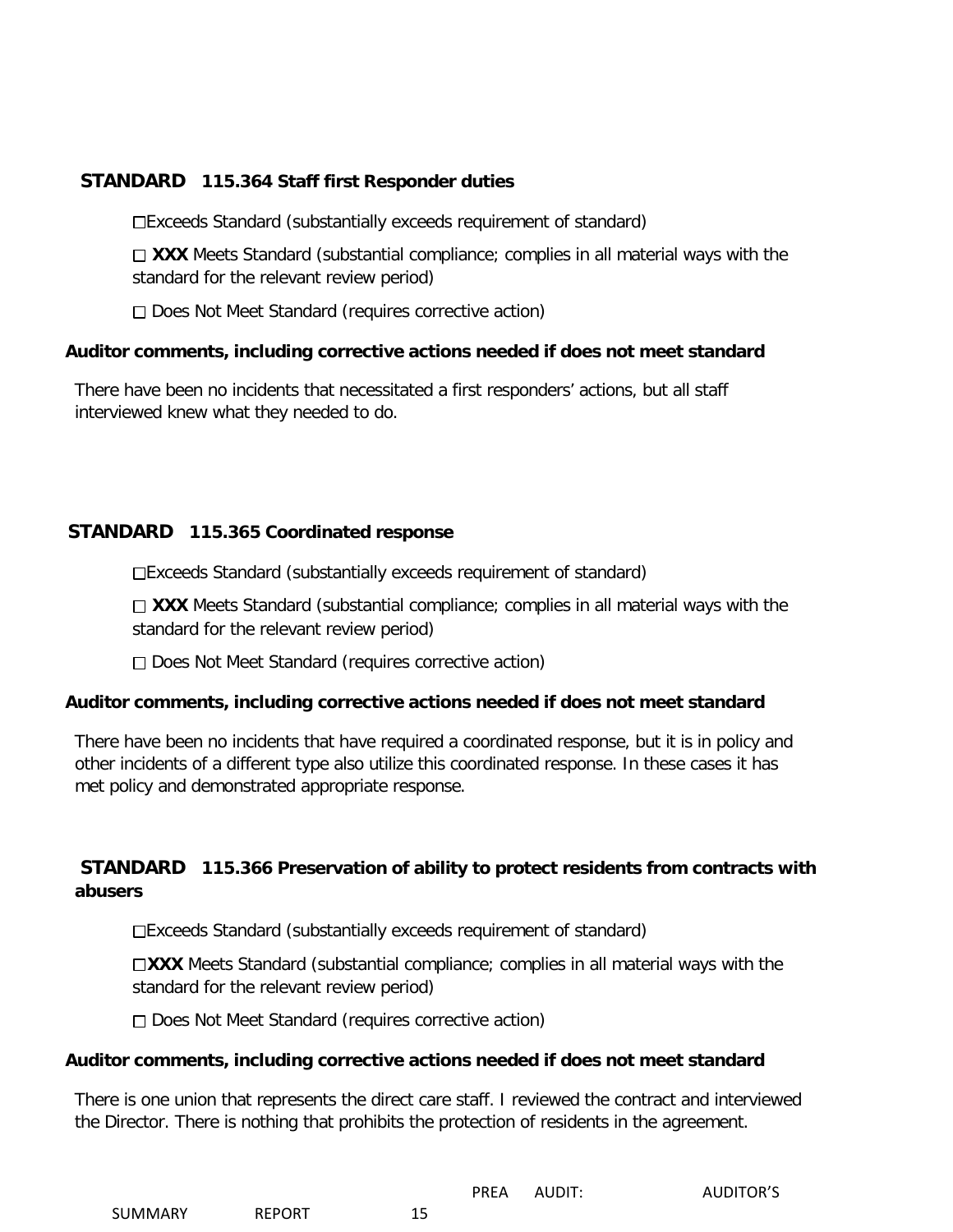# **STANDARD 115.367 Agency protection from retaliation**

Exceeds Standard (substantially exceeds requirement of standard)

□ XXX Meets Standard (substantial compliance; complies in all material ways with the standard for the relevant review period)

□ Does Not Meet Standard (requires corrective action)

## **Auditor comments, including corrective actions needed if does not meet standard**

There have been no incidents of retaliation. Interviews with residents show they know they should be free from retaliation. Staff interviews show they know they need to report it and the PREA Coordinator, who would monitor it and the Director know their responsibilities.

# **STANDARD 115.368 Post-allegation protective custody**

Exceeds Standard (substantially exceeds requirement of standard)

□XXX Meets Standard (substantial compliance; complies in all material ways with the standard for the relevant review period)

□ Does Not Meet Standard (requires corrective action)

## **Auditor comments, including corrective actions needed if does not meet standard**

Use of isolation is prohibited. Policy and interviews confirm that. During the tour of the facility, I did not see any place where a resident could be isolated.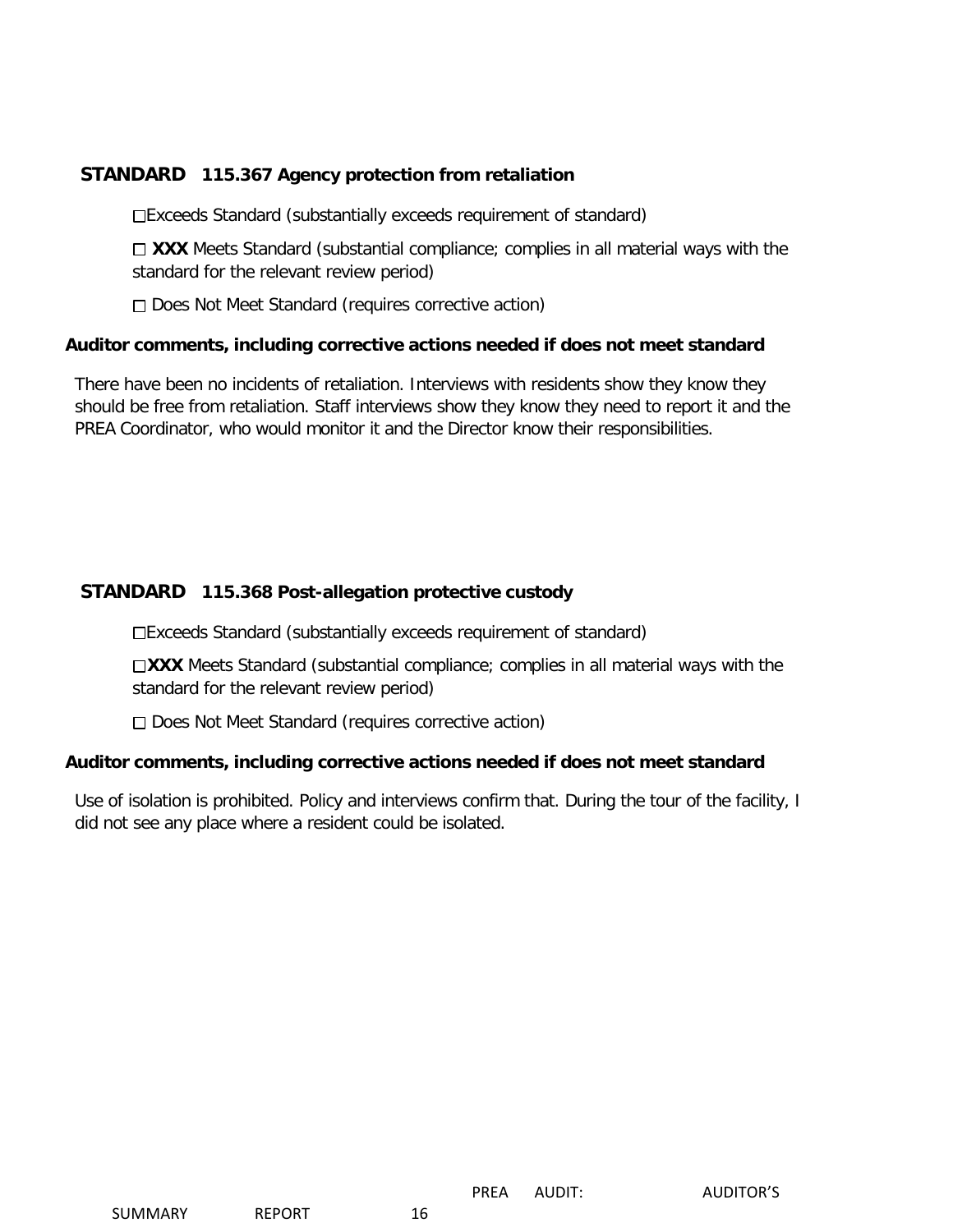# **STANDARD 115.371 Criminal and Administrative agency investigations**

Exceeds Standard (substantially exceeds requirement of standard)

□ XXX Meets Standard (substantial compliance; complies in all material ways with the standard for the relevant review period)

Does Not Meet Standard (requires corrective action)

#### **Auditor comments, including corrective actions needed if does not meet standard**

The Millcreek Police Department conducts criminal investigations. A MOU outlines the responsibilities for the agency and the PD. Child Line is also called and the Pa. Department of Human Services as well as the Bureau of Human Services' Licensing conducts investigations. The Center cooperates with all investigations.

# **STANDARD 115.372 Evidentiary Standard for Administrative Investigations**

Exceeds Standard (substantially exceeds requirement of standard)

**XXX** Meets Standard (substantial compliance; complies in all material ways with the standard for the relevant review period)

□ Does Not Meet Standard (requires corrective action)

This is in policy and meets the standard**.**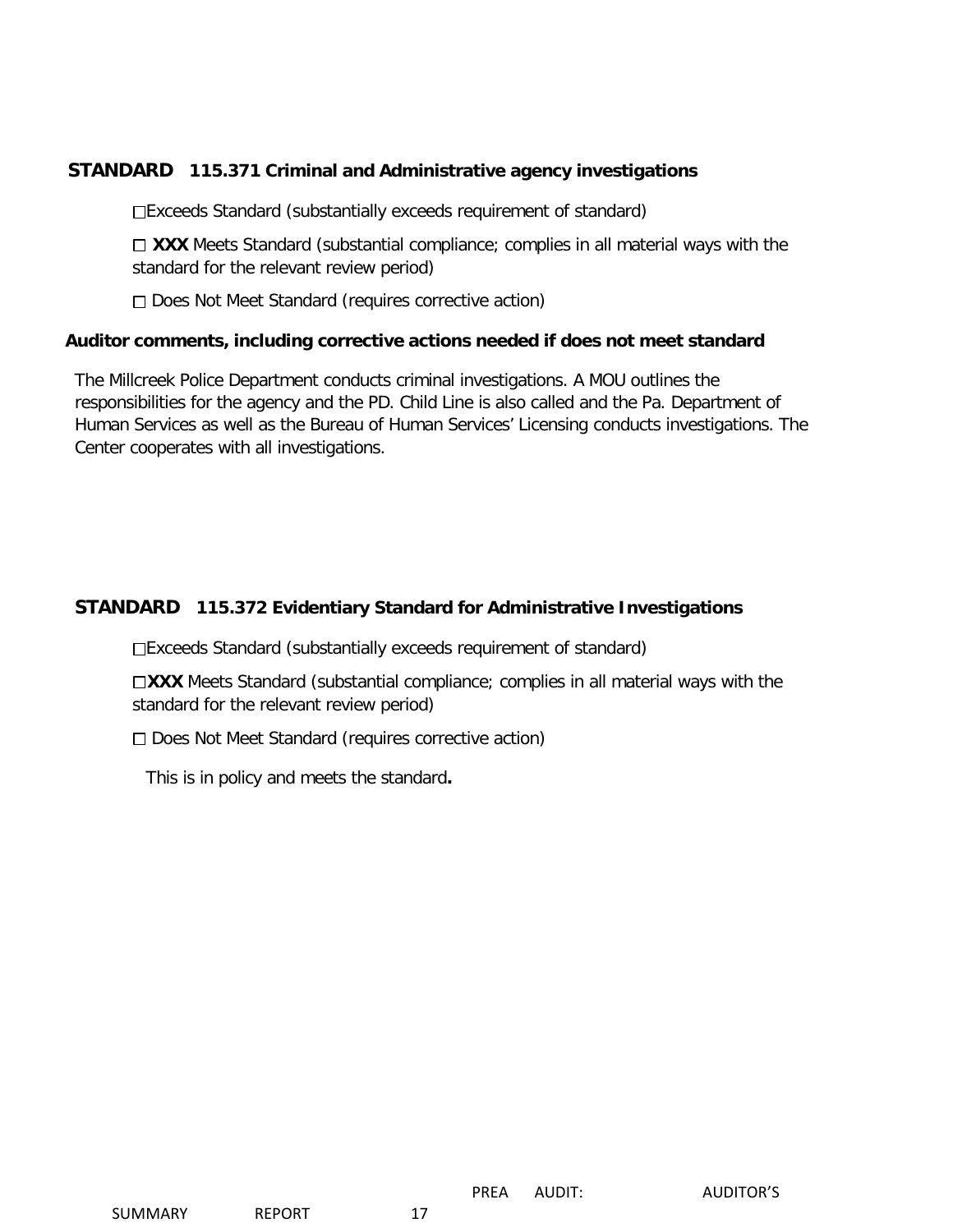# **STANDARD 115.373 Reporting to Residents**

Exceeds Standard (substantially exceeds requirement of standard)

□ XXX Meets Standard (substantial compliance; complies in all material ways with the standard for the relevant review period)

□ Does Not Meet Standard (requires corrective action)

#### **Auditor comments, including corrective actions needed if does not meet standard**

There have been no incidents that have required this. It is in policy and an interview with the Director confirmed the efforts that would be made to notify residents and their parents. The average length of stay is 15 days.

# **STANDARD 115.376 Disciplinary sanctions for staff**

Exceeds Standard (substantially exceeds requirement of standard)

 $\Box$  **XXX** Meets Standard (substantial compliance; complies in all material ways with the standard for the relevant review period)

□ Does Not Meet Standard (requires corrective action)

## **Auditor comments, including corrective actions needed if does not meet standard**

Disciplinary actions are outlined in the PREA Policy. An interview with the Director confirmed the actions that could and would be taken.

# **STANDARD 115.377 Corrective Action for Contractors and Volunteers**

Exceeds Standard (substantially exceeds requirement of standard)

□ XXX Meets Standard (substantial compliance; complies in all material ways with the standard for the relevant review period)

□ Does Not Meet Standard (requires corrective action)

## **Auditor comments, including corrective actions needed if does not meet standard**

Corrective actions for Contractors and Volunteers is in the PREA Policy and an interview with the Director confirmed that appropriate actions would be taken.

| <b>SUMMARY</b> | <b>REPORT</b> | 18 |  |
|----------------|---------------|----|--|

PREA AUDIT: AUDITOR'S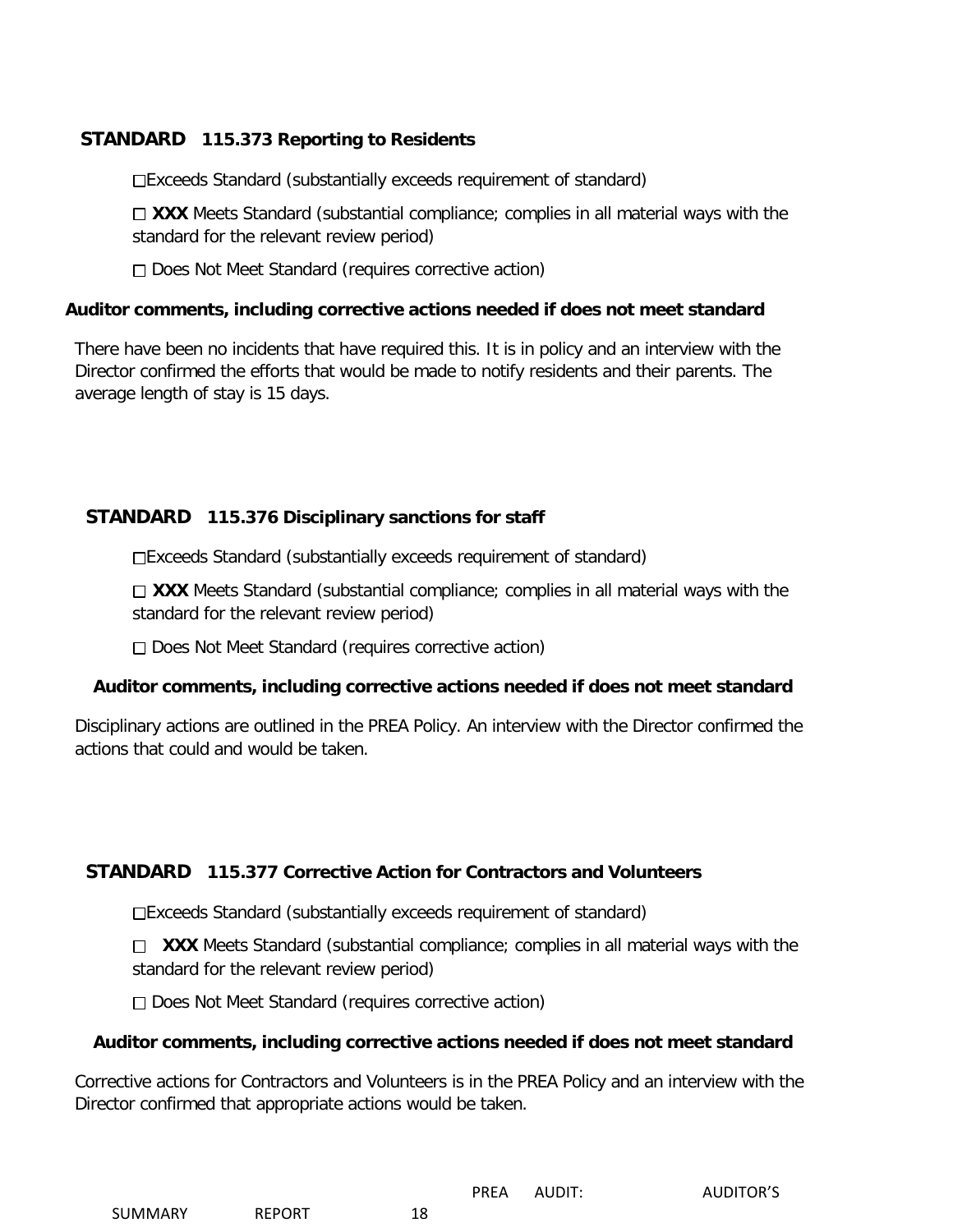# **STANDARD 115.378 Interventions and Disciplinary sanctions for residents**

Exceeds Standard (substantially exceeds requirement of standard)

□ XXX Meets Standard (substantial compliance; complies in all material ways with the standard for the relevant review period)

 $\Box$  Does Not Meet Standard (requires corrective action)

#### **Auditor comments, including corrective actions needed if does not meet standard**

There have been no incidents. Policy prohibits discipline for any report made in good faith. This is also prohibited by the Pa. CPSL.

# **STANDARD 115.381 Medical and Mental Health Screenings**

Exceeds Standard (substantially exceeds requirement of standard)

□ XXX Meets Standard (substantial compliance; complies in all material ways with the standard for the relevant review period)

□ Does Not Meet Standard (requires corrective action)

#### **Auditor comments, including corrective actions needed if does not meet standard**

All children receive a physical within 72 hours. If the Vulnerability Assessment identifies a resident as either Sexually Vulnerable, or has been a victim of Sexual Abuse, or is a perpetrator, a MH assessment is also offered. I reviewed the file of a Perpetrator and he was offered a MH assessment and declined. It was offered in a timely manner and his declination was documented. The procedure is in place for any identified child to receive a timely assessment. Interviews with the Nurse and the Mental Health clinician confirm this.

## **STANDARD 115.382 Access to emergency medical and mental health services**

Exceeds Standard (substantially exceeds requirement of standard)

□XXX Meets Standard (substantial compliance; complies in all material ways with the standard for the relevant review period)

□ Does Not Meet Standard (requires corrective action)

## **Auditor comments, including corrective actions needed if does not meet standard**

There is unimpeded access to both emergency medical and mental health services. Interviews with the nurse and Mental Health Clinician and review of the MOU with Hamot hospital confirm this. Both believe that community level of car is exceeded.

|  | SUMMARY | <b>REPORT</b> | 19 |
|--|---------|---------------|----|
|--|---------|---------------|----|

PREA AUDIT: AUDITOR'S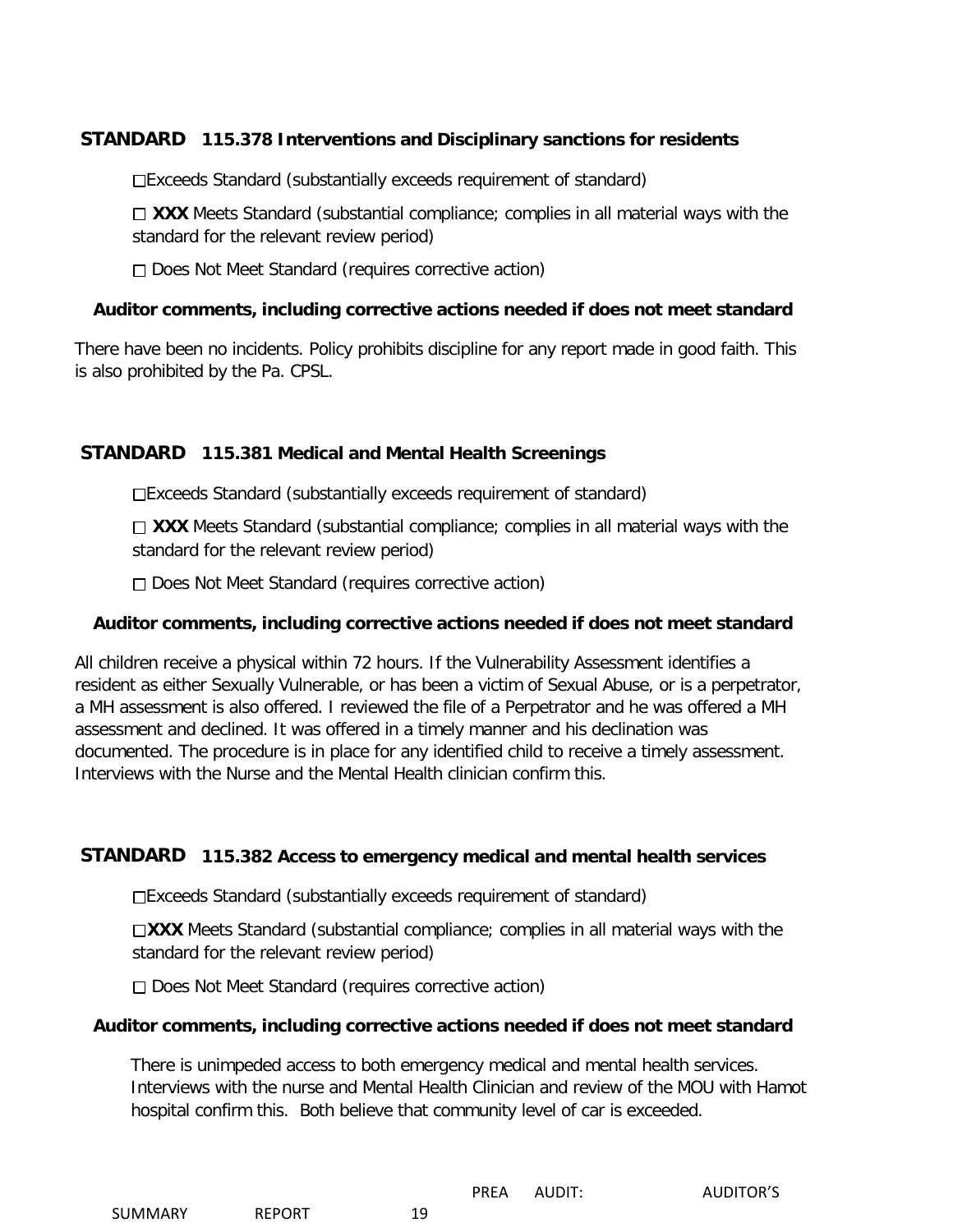# **STANDARD 115.383 Ongoing medical and mental health care for sexual abuse victims and abusers**

 $\Box$  Exceeds Standard (substantially exceeds requirement of standard)

 $\Box$  **XXX** Meets Standard (substantial compliance; complies in all material ways with the standard for the relevant review period)

Does Not Meet Standard (requires corrective action)

## **Auditor comments, including corrective actions needed if does not meet standard**

The average length of stay is 15 days, but the policy and procedure is in place for this standard.

# **STANDARD 115.386 Sexual Abuse Incident Reviews**

Exceeds Standard (substantially exceeds requirement of standard)

□ XXX Meets Standard (substantial compliance; complies in all material ways with the standard for the relevant review period)

□ Does Not Meet Standard (requires corrective action)

## **Auditor comments, including corrective actions needed if does not meet standard**

There have been no incidents that have necessitated this. The policy and procedure are in place and are appropriate. An interview with the Director confirmed who would participate in this review. I also reviewed a line staff who would be a member of this review.

## **STANDARD 115.387 Data Collection**

Exceeds Standard (substantially exceeds requirement of standard)

□ Xxx Meets Standard (substantial compliance; complies in all material ways with the standard for the relevant review period)

□ Does Not Meet Standard (requires corrective action)

## **Auditor comments, including corrective actions needed if does not meet standard**

Policy meets standard. I interviewed the PREA Coordinator and the Director for compliance.

|         |               |    | <b>PREA</b> | AUDIT: | <b>AUDITOR'S</b> |
|---------|---------------|----|-------------|--------|------------------|
| SUMMARY | <b>REPORT</b> | 20 |             |        |                  |